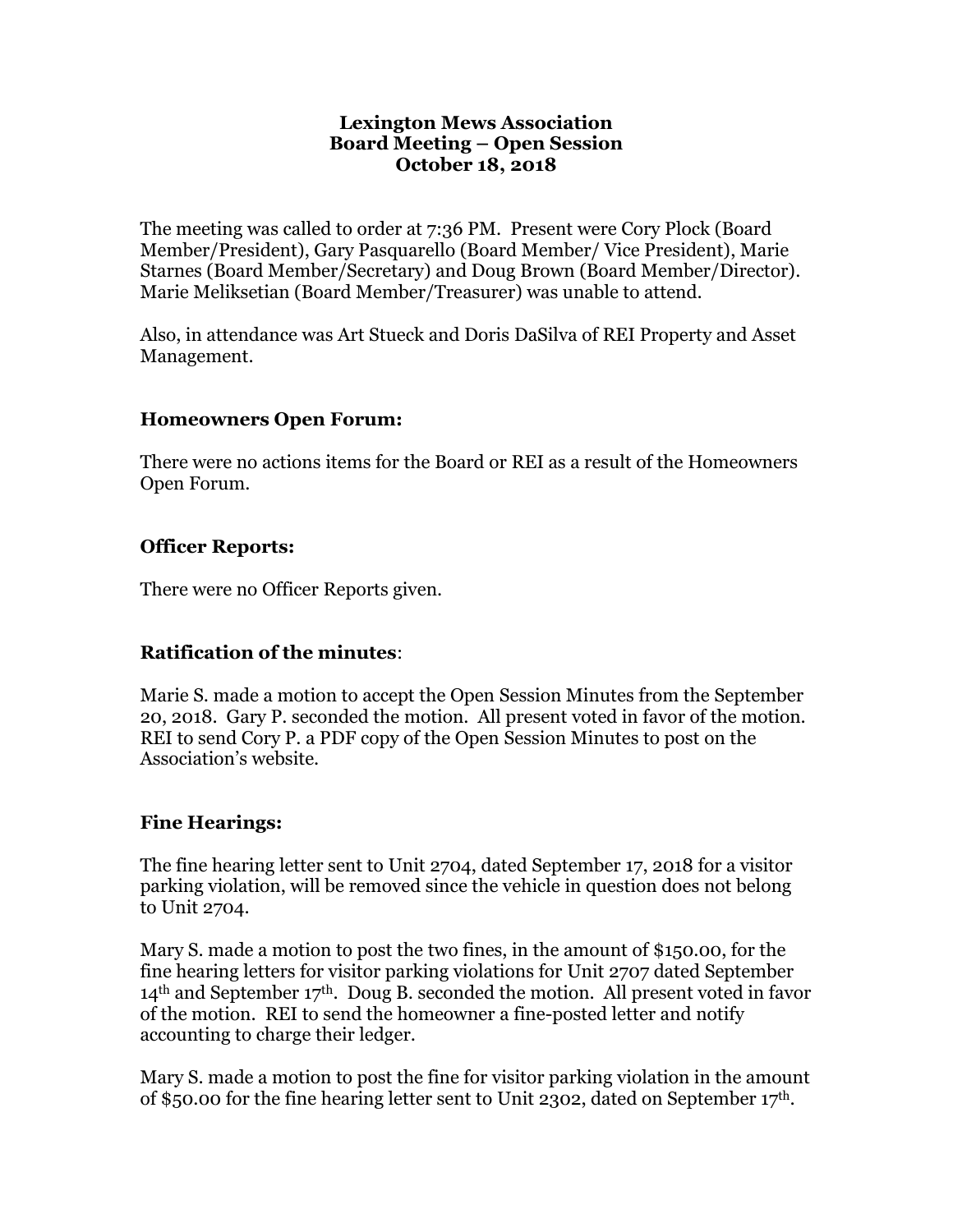Gary P. seconded the motion. All present voted in favor of the motion. REI to send the homeowner a fine-posted letter and notify accounting to charge their ledger.

Marie S. made a motion to remove the four other fine-hearing letters to Unit 2302 for the fire pit and for the Hyundai Sonata that does not belong to the homeowner. Gary P. seconded the motion. All present voted in favor of the motion. REI to notify the homeowner of the Board's decision.

REI to remove the \$50 fine for Unit 2302, posted on October 12<sup>th</sup>, for the Hyundai Sonata that does not belong to the homeowner.

# **REI's report on follow-ups from the last board meeting:**

REI will send a winter newsletter to the community.

REI to follow-up with the gutter cleaning quotes.

It was noted that the light across the driveway from Gary P.'s unit has not been fixed by Eversource (has a bird nest inside). REI to follow up with Eversource.

REI to follow up with Diane Davin, in Unit 1808, regarding the model the storm doors that she used previously.

REI to follow up from the last letter sent to Algonquin about the pressure washing. REI to send a follow-up letter if no response is received.

# **Financials:**

The August 30,2018 Financials were reviewed.

REI to reclass the Pool Cleaning/Maintenance to Pool Supplies/Maintenance and revise the financials.

# **Work Orders:**

The Open Work order report was reviewed.

REI to follow up regarding work order #66431 that encompasses the replacement of the front entrance sign post with composite material. The Board would like this work completed as soon as able.

REI to follow up regarding work order #66952 to make sure that the pool furniture is cleaned and neatly stored away.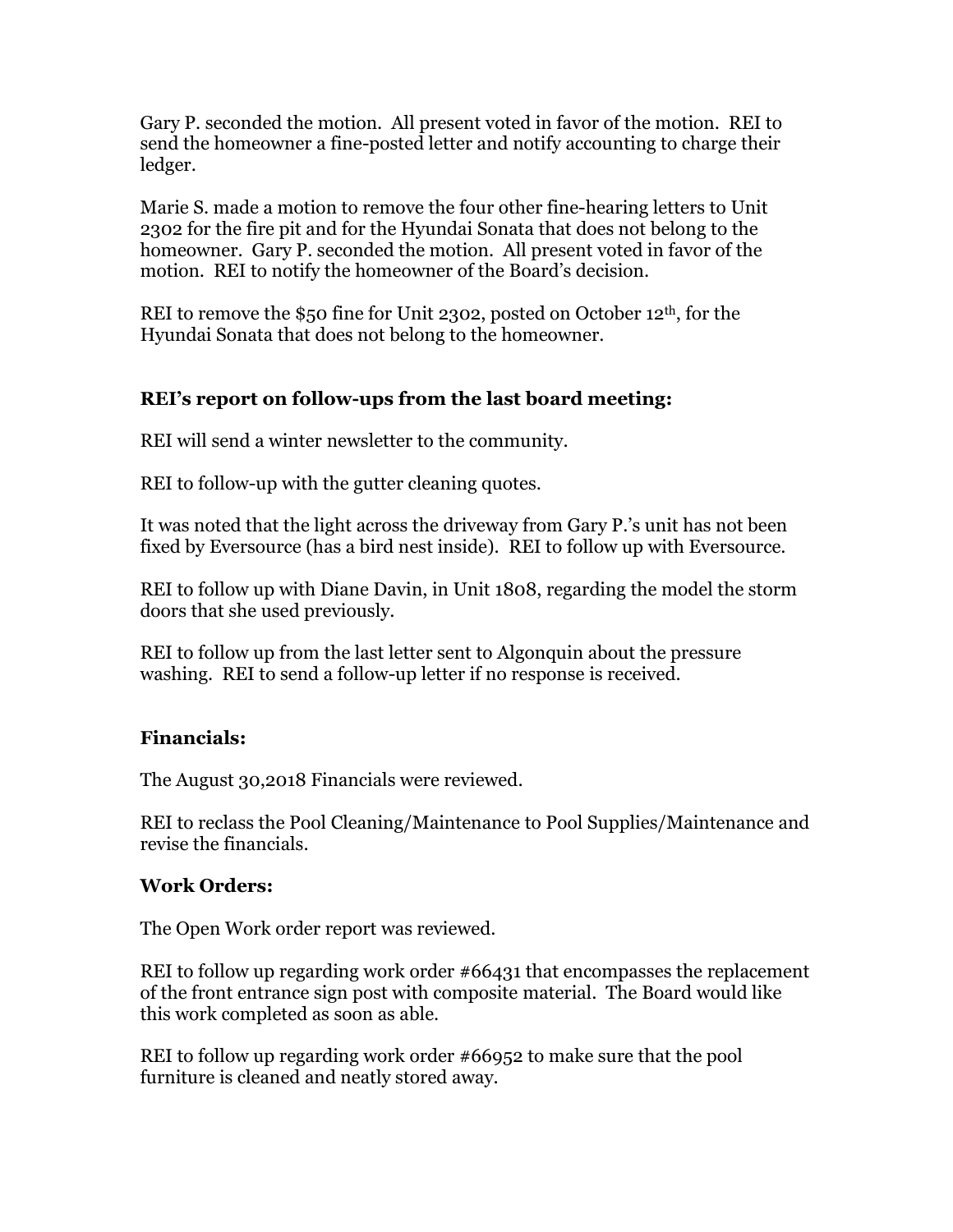#### **New Business:**

REI to send a warning letter to all those homeowners who have not provided their lease information and give them 10-days to comply. If after 10 days, they fail to provide the information, REI to send fine-hearing letters.

REI to note on the tickler that the garage and front door painting project will be initiated in the Spring of 2019.

REI to talk to Dave Osborne, from DBO, about how many coats of paint the garage doors require and his opinion. REI to schedule Gary P.'s unit (2105) to have the garage door painted as a sample to see how they will turn out.

REI to follow up with contractor regarding a rotted deck board on Cory P.'s unit (1603) that has an X that needs to be replaced and stained.

REI to issue a work order to fix the rotted door frame for Unit 1701.

REI to look for pool furniture to match what the association currently has (6 brown chairs, 3-4 umbrellas, 1 table for 6 chairs and 2 bench tables). REI to forward prices and models for the Board to consider.

The 2019 Budget Draft was reviewed. REI to round up the numbers and send to the Board for their review and vote at their next Board meeting in November.

REI to send the Annual Owner's Meeting Notices for board review. After the November Board Meeting, the Annual Owner's Meeting Notice must go out as quickly as possible.

REI to include in the newsletter - spigot winterization, smoke detectors, no using of the hoses, etc. Marie S. will send a copy of the previous newsletter sent.

REI to audit all the emails we have on file to make sure they are correct. Production to email each homeowner individually to confirm that we have the correct email address.

The Vehicle Registration Rule was discussed. Gary P. made a motion to approve the Vehicle Registration Rule. Marie S. seconded the motion. A ll present voted in favor of the motion. REI to send all homeowners a notification that the rule was approved and request the vehicle registration information. REI to also combine the Vehicle Registration Rule with the other rules and send Cory a PDF copy of all of them combined.

#### **Claims:**